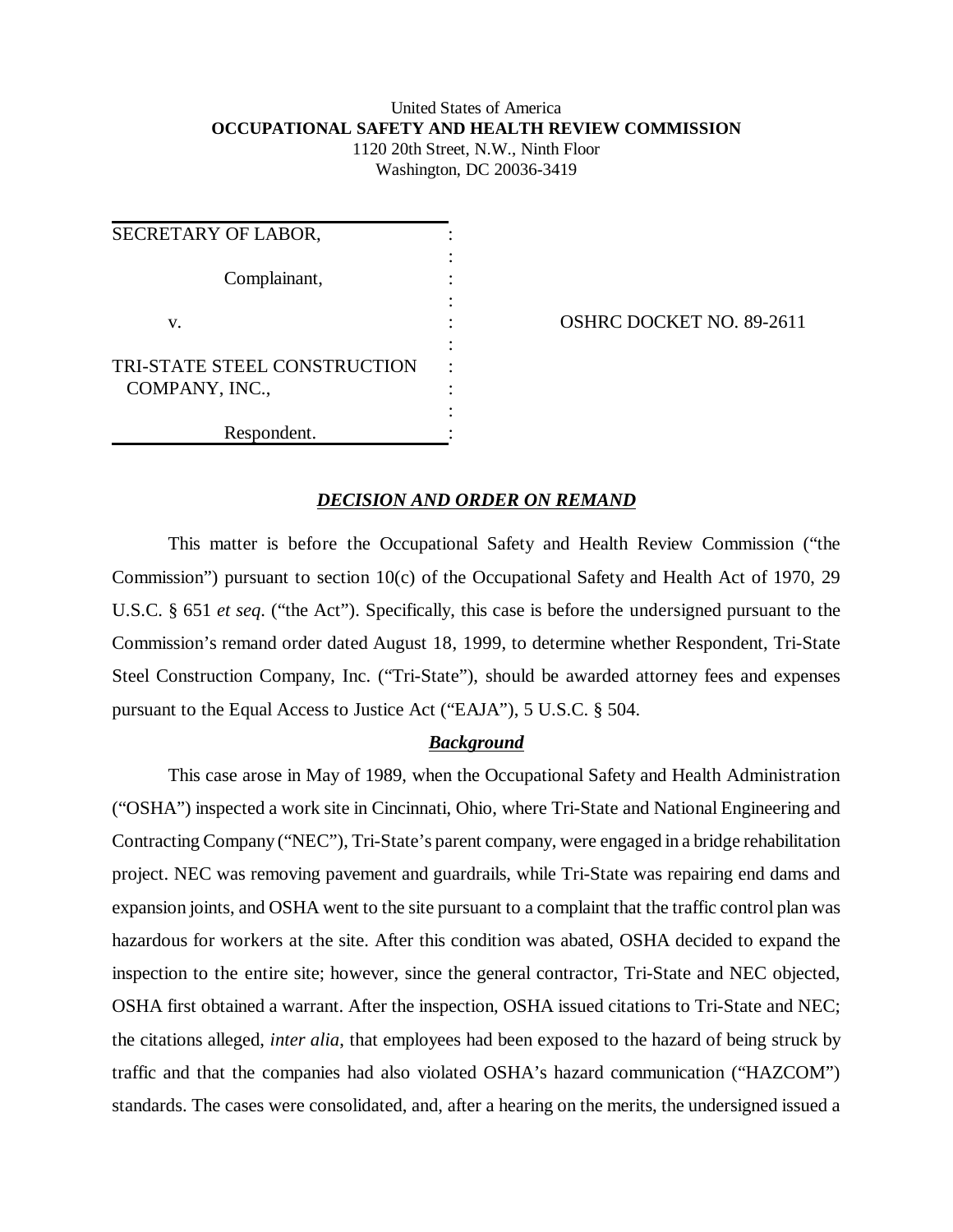decision on May 1, 1991; the decision upheld the validity of the warrant and the inspection, vacated the traffic control items, and affirmed the HAZCOM items except for one pertaining to Tri-State.

On July 1, 1991, Tri-State and NEC filed a joint petition for legal fees as to the items that had been vacated; Tri-State's application was based on the EAJA, or, alternatively, Rule 11 of the Federal Rules of Civil Procedure ("Rule 11") and Commission Rule 32 ("Rule 32"), while NEC's application was based solely on Rules 11 and 32. However, since the companies had also petitioned for review of their Fourth Amendment claim and various affirmed items, the Commission stayed the applications on July 26, 1991, pending its decision. On December 23, 1991, and after Tri-State and NEC had filed a brief as to the matters pending before the Commission, the Secretary withdrew the HAZCOM items, leaving for resolution only the Fourth Amendment issue and one item that had been affirmed as to NEC. The Commission's decision on September 30, 1992, dismissed the Fourth Amendment claim and vacated the remaining citation item, and, on January 6, 1993, the Commission lifted its stay and referred the fee applications to the undersigned.<sup>1</sup> Pursuant to my order, Tri-State and NEC filed an amended petition on March 8, 1993. The Secretary filed an answer opposing the petition on April 9, 1993, and the companies filed a reply on April 27, 1993; the Secretary filed a response on May 5, 1993, and the companies filed a further reply on May 14, 1993.

On January 1, 1997, I issued a decision and order denying the applications, finding that the EAJA was the sole remedy for legal fees and expenses in matters before the Commission and that Tri-State was not eligible for an EAJA award because of its subsidiary relationship to NEC, which was itself ineligible due to its net worth.<sup>2</sup> The decision became final on February 10, 1997, after which Tri-State and NEC sought review in the Sixth Circuit Court of Appeals. In a decision dated January 13, 1999, the Sixth Circuit held that while the EAJA was in fact the sole remedy for legal fees and expenses in cases before the Commission, Tri-State was not ineligible for an EAJA award because of its relationship to NEC. The Sixth Circuit remanded this matter to the Commission for further

<sup>&</sup>lt;sup>1</sup>The D.C. Circuit upheld the Commission's dismissal of the Fourth Amendment claim. See *Tri-State Steel Constr. Co., Inc. v. OSHRC*, 26 F.3d (D.C. Cir. 1994).

<sup>2</sup> A company having a net worth of over \$7 million is not eligible for an EAJA award. *See* 5 U.S.C. § 504(b)(1)(B); 29 C.F.R. § 2204.105(b)(4).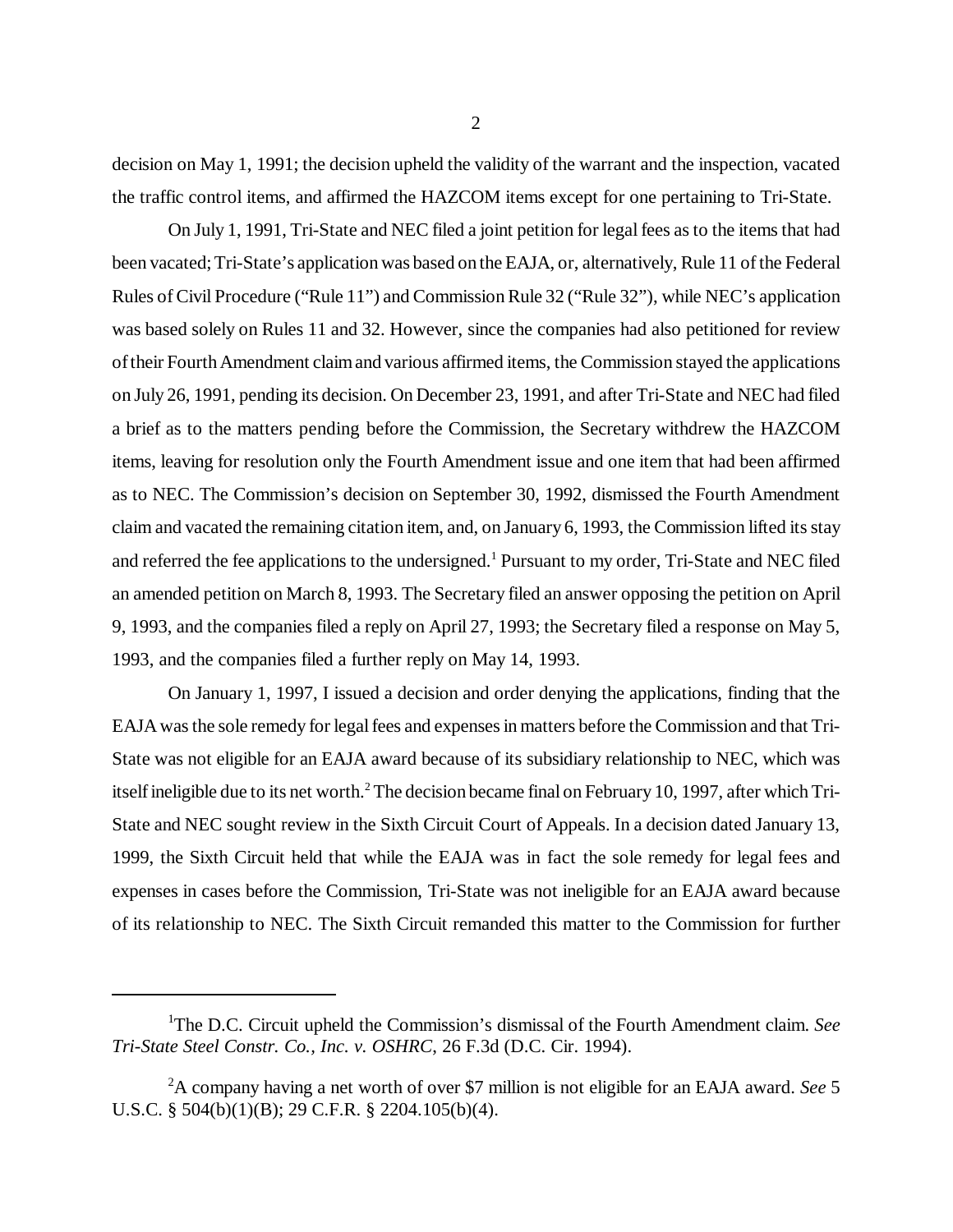proceedings consistent with its decision, and the Commission remanded this matter to me.<sup>3</sup> On June 21, 1999, Tri-State filed a motion requesting the Commission to rule on its pending application for fees and expenses and to accept accompanying additional support. The Secretary filed an answer to the motion on July 20, 1999, and Tri-State filed a reply on July 27, 1999.

### *Whether Tri-State Paid its own Legal Fees and Expenses*

As a preliminary matter, the Sixth Circuit stated in its decision as follows:

We note that the record is devoid of any specific evidence on the question of whether, to what extent, and when Tri-State paid its share of attorney fees and expenses incurred in this case. Such evidence may be relevant to the determination of whether and to what extent Tri-State is entitled to an award under the EAJA.

164 F.3d at 980 n.7.

However, the Sixth Circuit noted that in the consolidated case it was deciding along with the present matter, the evidence showed that invoices for legal services were sent to NEC but Tri-State had reimbursed NEC for its share of the services. *Id*. at 976. The Sixth Circuit also noted that when the Commission directed review of the consolidated case in 1997, the appeal in the present matter was already pending; thus, although Tri-State and NEC moved to remand the pending appeal so that additional evidence offered in the consolidated case could be considered, the Commission issued a decision before the motion could be decided and the motion was denied.<sup>4</sup> *Id*. at 976 n.3. In its latest motion, Tri-State asks that the evidence in the consolidated case be considered here; in particular, Exhibit 1 to the motion is an interrogatory response indicating that Tri-State is charged for and pays its own legal fees and expenses, while Exhibit 2 is a deposition excerpt wherein Tri-State's president states that such is the case. Tri-State has also submitted, with its July 27, 1999 reply, an affidavit of its president stating that Tri-State reimbursed NEC in full for its share of the legal services in this case. Although the Secretary objects to Tri-State's latest filings, and the additional documentation, I conclude that it is appropriate to consider these submissions in order to properly dispose of this

<sup>3</sup> *See Tri-State Steel Constr. Co., Inc.*, 164 F.3d 973, 979-80 (6th Cir. 1999).

<sup>&</sup>lt;sup>4</sup>As set out in footnote 1 of Tri-State's memorandum in support of its latest motion, the other Tri-State case settled after the Sixth Circuit issued its decision, with the Secretary paying most of Tri-State's total claim.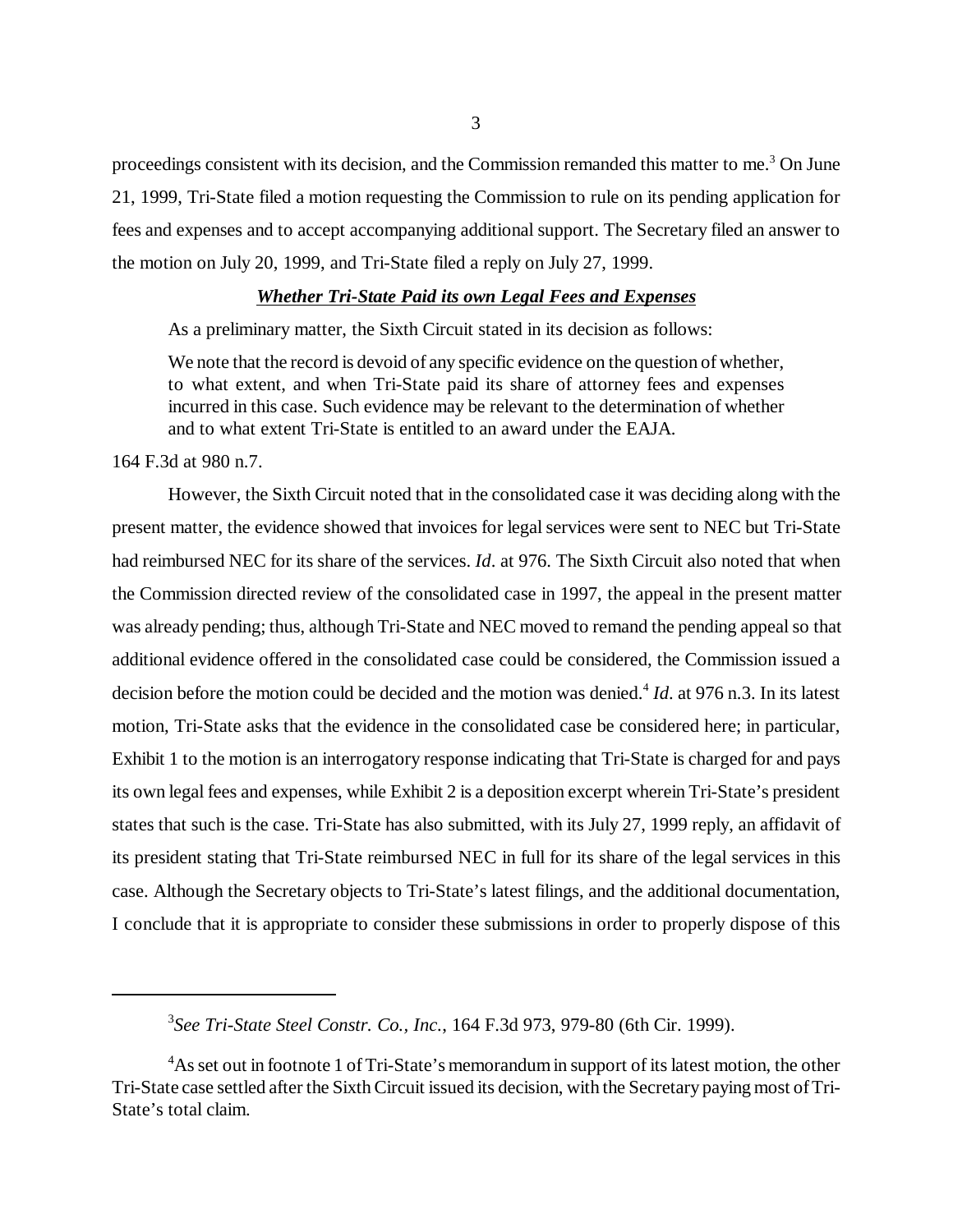matter. After full consideration of the parties' respective submissions and arguments, I find that the record establishes that Tri-State has in fact paid for its legal fees and expenses in this matter.

# *Whether the Secretary was Substantially Justified*

Commission precedent is well settled that a party that has prevailed in a discrete portion of an adversary adjudication and that is otherwise eligible for an EAJA award may be reimbursed for its legal fees and expenses unless the Secretary shows that her position was substantially justified or that an award would be unjust under the circumstances. *William B. Hopke Co.*, 12 BNA OSHC 2158, 2159 (No. 81-206, 1986). Even if the Secretary shows that her position was initially justified, she may nonetheless be liable for legal fees incurred after this was no longer the case. *Consolidated Constr., Inc.*, 16 BNA OSHC 1001, 1002 (No. 89-2939, 1993). The test in this regard is in essence one of reasonableness in law and fact, that is, whether the Secretary's position was substantially justified to a degree that would satisfy a reasonable person. *Hocking Valley Steel Erectors, Inc.*, 11 BNA OSHC 1492, 1497 (No. 80-1463, 1983). The loss of her case or her withdrawal of a citation is not necessarily determinative of whether the Secretary was substantially justified; however, once facts become known during the litigation that could make her proceeding with the case unreasonable, the Secretary must act expeditiously to alter her position in view of such facts. *Id*.

As to the items on which it prevailed, my decision vacated Item 1a of Citation 1, which alleged that Tri-State did not have a HAZCOM program in violation of 29 C.F.R. 1926.59(e)(1). The OSHA compliance officer ("CO") who inspected the site viewed NEC's HAZCOM program in the job site trailer and determined it was adequate. He knew at the time of the inspection that Tri-State was a subsidiary of NEC, that the companies had the same safety and loss control officer, William Bunner, and that they shared the same supervisory personnel and used the same job site trailer; he also knew that at least some of Tri-State's employees were aware that material safety data sheets ("MSDS's") for materials used at the site were in the trailer. (Tr. 439-48). In addition, Bunner testified that Tri-State and NEC used the same HAZCOM program, and his testimony was corroborated by two individuals who had worked at the site, a Tri-State ironworker and an NEC clerk who had maintained the MSDS's. (Tr. 595-98; 674; 690-92; 813-14; 822-23). Although the CO at the hearing reiterated his belief that Tri-State and NEC did not use the same program, his belief was evidently based primarily on his opinion that Tri-State should have had its own separate program.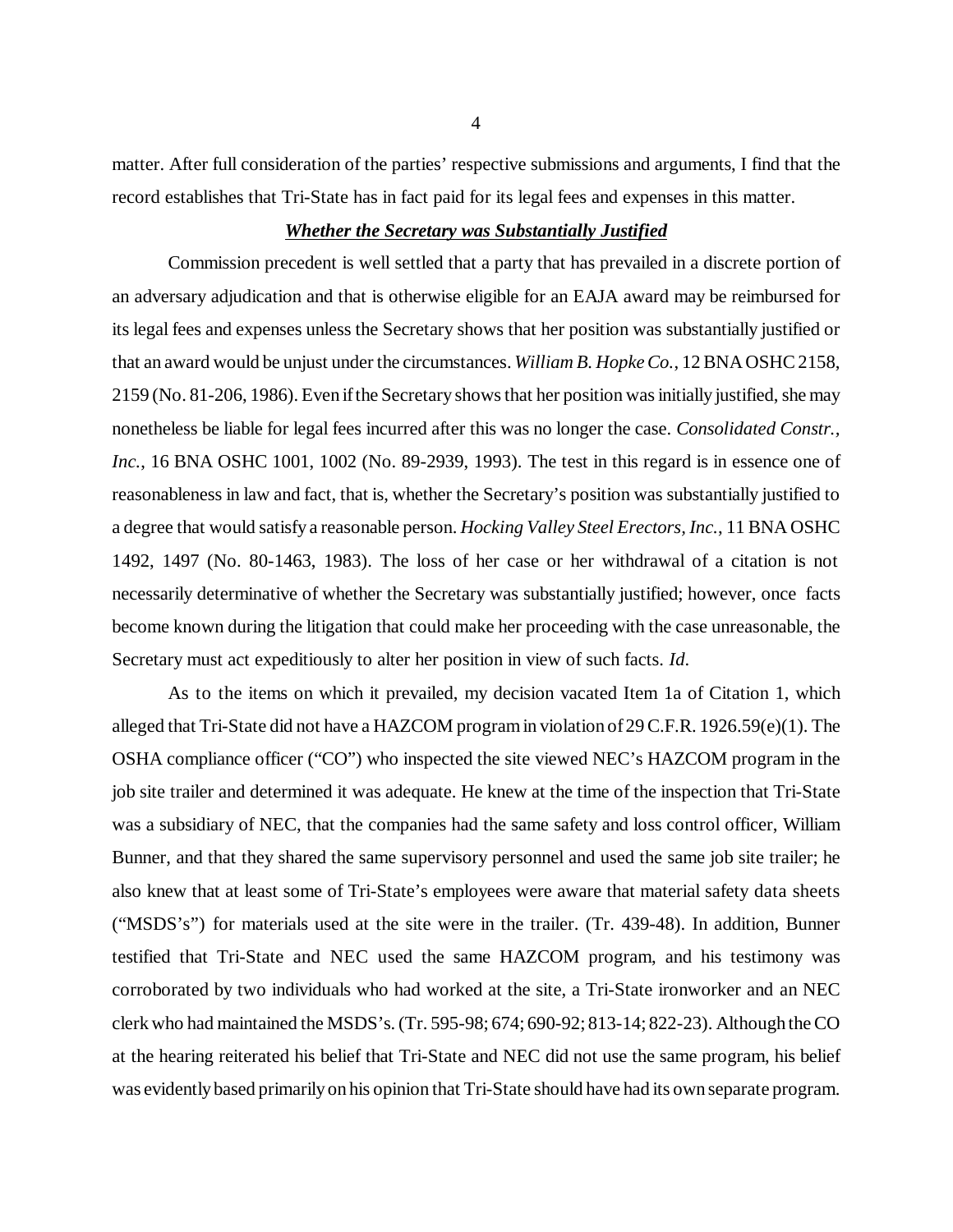(Tr. 446). In a different case, I might have agreed with the CO's opinion. However, in this case, and especially in view of the relationship between Tri-State and NEC and the circumstances at the site, Tri-State was not required to have its own separate program. Moreover, as I see it, the CO should have reached this conclusion himself during the inspection. Based on the record, I find that the Secretary was not substantially justified in issuing this item and that Tri-State is entitled to recover its legal fees relating to this item.

My decision affirmed Items 2-4 of Citation 1, which alleged violations of 29 C.F.R. §§  $1926.59(f)(5)(ii)$ ,  $(g)(1)$  and (h), respectively, and Tri-State petitioned the Commission for review of these items.<sup>5</sup> As Tri-State notes, it spent 22 hours researching and briefing these items following the Commission's direction for review on June 3, 1991; however, after Tri-State filed its brief on November 6, 1991, the Secretary on December 23, 1991, withdrew all of the HAZCOM items that were on review before the Commission. Tri-State asserts that it should be reimbursed for the 22 hours spent researching and briefing these items, which would not have been necessary if the Secretary had withdrawn the items in a more timely manner; in this regard, Tri-State notes that the Secretary waited over six months to withdraw the items and has failed to offer any reason for the delay. I agree with Tri-State that the Secretary has not justified her delay in withdrawing the items, and I conclude that Tri-State is entitled to an award for its legal fees in this regard.

The final citation item for which Tri-State seeks an award is Item 1 of Citation 2, the traffic control item, which alleged a violation of 29 C.F.R. 1926.201(a)(1), or, alternatively, 29 C.F.R. 1926.202. My decision vacated this item, based on the Secretary's failure to show that the standards applied and her further failure to show that violations of the standards had occurred. The record establishes that the bridge rehabilitation project involved a part of I-75 in downtown Cincinnati, Ohio. The Ohio Department of Transportation ("ODOT") awarded the project to John R. Jurgensen Company ("Jurgensen"), the general contractor, and Jurgensen subcontracted the bridge work, other than the deck overlay, to NEC; NEC, in turn, subcontracted the steel erection part of the job to Tri-State. ODOT was responsible for designing a traffic control plan for the project, while Jurgensen was

<sup>&</sup>lt;sup>5</sup>My decision also affirmed Item 1b of Citation 1, which alleged a violation of 29 C.F.R. 1926.59(e)(1)(i); however, Tri-State did not petition for review of this item.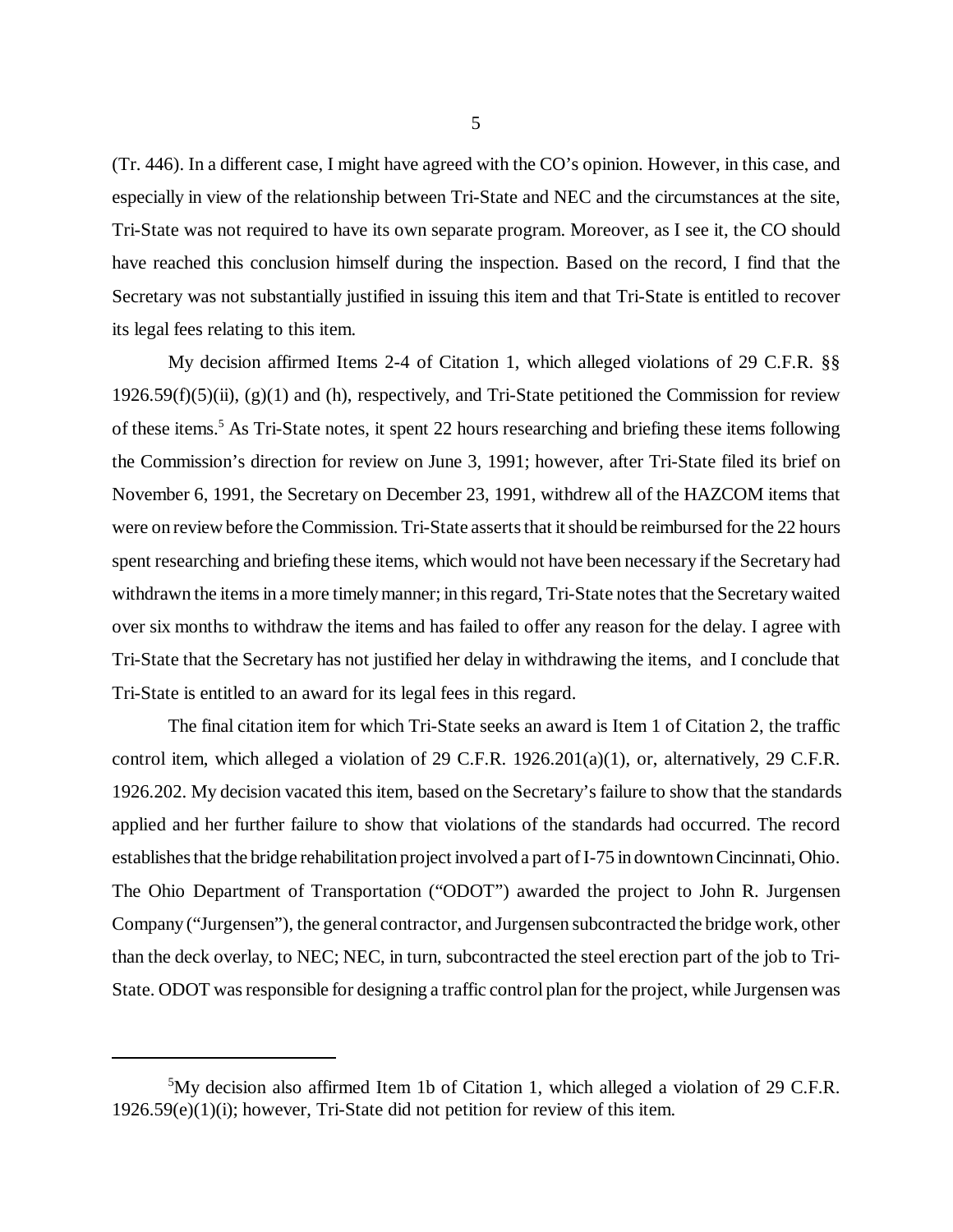responsible for implementing it, and only ODOT could approve changes to the traffic control plan. (Tr. 9-16; 50-51; 63-64; 400-04; 414-16).

On the evening of April 27, 1989, Jurgensen repositioned the traffic lanes on a portion of I-75 by placing barrels every 50 feet to form a "V" shape.<sup>6</sup> Although this was done pursuant to the traffic control plan and was intended to rechannel traffic past the area where Tri-State ironworkers would be welding, the rush-hour traffic the next day caused heavy congestion, and, as a consequence, some vehicles cut through the area marked off by the barrels. In an effort to alleviate the hazard, Tri-State had employees park vehicles and equipment so as to try to shield welders and keep motorists out of the area. Tri-State also had employees use sign paddles with "slow" printed on them in an attempt to keep traffic out of the area and away from welders. Finally, employees put discarded guardrails and other debris between the barrels in an effort to prevent traffic from entering the work area; however, ODOT told Tri-State to remove these materials because they created a traffic hazard. The traffic problem was discussed at a 10:00 a.m. meeting that day, and ODOT directed Jurgensen to space the barrels every 25 feet. After the meeting, Jurgensen began placing the additional barrels, but, evidently due to ODOT's instructions and/or a shortage of barrels, the 25-foot spacing ended at the point where Tri-State's work area began and vehicles continued to cut through the area. The problem persisted the rest of that day, a Friday, and on into the next week, and Tri-State employees complained to their union representatives, resulting in a complaint being filed with OSHA. The CO arrived at the site on Thursday, May 4, 1989, and observed the situation for about two hours, and he returned the next day for a short time; the traffic problem was finally resolved on Sunday evening, May 7, 1989, by placing the barrels 10 feet apart and attaching mesh snow fencing to the barrels.<sup>7</sup> The CO returned to the site on Monday, May 8, 1989, to make sure that the traffic problem had been resolved. (Tr. 16-87; 106-41; 145-68; 189-211; 376-80; 389-91; 396-416; 420-38; 676-78; 681-85; 705-06; 710-12; 715-20; 728-32).

<sup>&</sup>lt;sup>6</sup>Jurgensen also used flashing arrow boards and signs to rechannel traffic. (Tr. 13-15; 36-38).

 $^7$ At the CO's request, ODOT on May 5 had Jurgensen station a patrolman at the site to ticket motorists who tried to enter the work area; ODOT also approved spacing the barrels every 10 feet and attaching snow fencing to them. (Tr. 48-49; 56-58; 65; 86; 178-79; 396-97; 414-15; 428-29).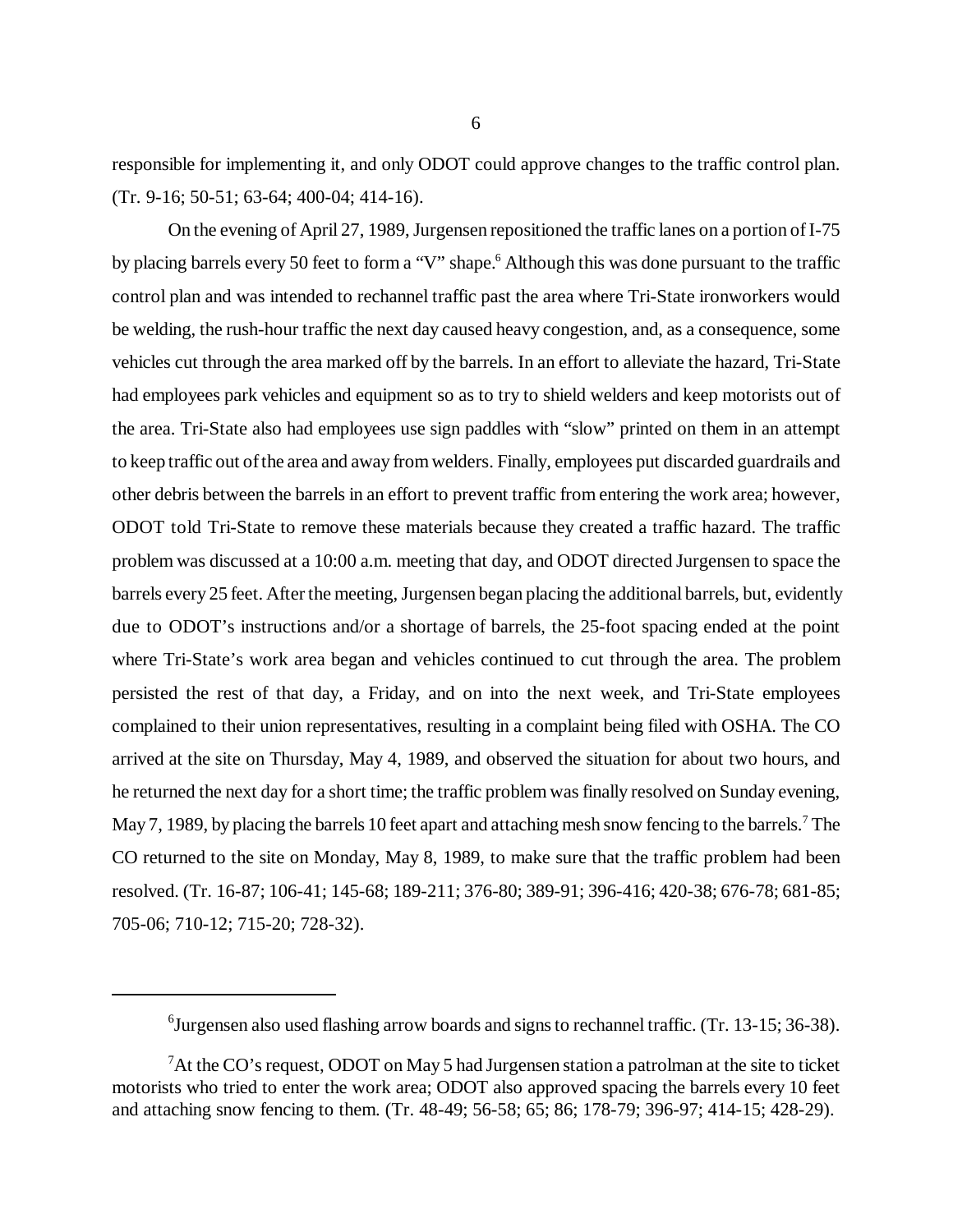As issued on August 4, 1989, Item 1 of Citation 2 alleged a willful section 5(a)(1) violation. However, upon filing the complaint on November 13, 1989, the Secretary amended this item to allege a serious violation of 29 C.F.R. 1926.201(a)(1), or, in the alternative, 29 C.F.R. 1926.202. These standards provide as follows:

**1926.201 Signaling.** (a) *Flagmen*. (1) When operations are such that signs, signals, and barricades do not provide the necessary protection on or adjacent to a highway or street, flagmen or other appropriate traffic controls shall be provided.

**1926.202 Barricades.** Barricades for protection of employees shall conform to the portions of the American National Standards Institute D6.1-1971, Manual on Uniform Traffic Control Devices for Streets and Highways, relating to barricades.

The record shows that despite the use of signs, signals, barrels and flagmen, traffic continued to cut through Tri-State's work area until the barrels were spaced 10 feet apart and snow fencing was attached to them. However, the CO testified that in his opinion, neither of the above standards applied to the situation at the site, which was why he had recommended a  $5(a)(1)$  violation. The CO said that flagmen would have been effective only if they had been spaced closely enough between the barrels so as to prevent traffic from entering the work area; he did not believe this was the intent of the standard, and he said it would have been overly burdensome cost-wise. (Tr. 419-20). The CO also said that the Manual on Uniform Traffic Control Devices did not really deal with interstate highways and that it gave no guidance in this regard. $8$  (Tr. 416-19).

In her post-hearing brief, the Secretary asserted that Tri-State had violated 1926.201(a)(1) because the flagmen used were not effective, or, alternatively, 1926.202 because the barrels as initially spaced were not deterring traffic from entering the work area. My decision noted the CO's testimony and found the Secretary had not established that the cited standards applied. My decision further found the Secretary had likewise not established that violations of the standards had occurred. As to 1926.202, I noted that the standard required barricades to conform to a particular ANSI standard and that the Secretary had presented no evidence in that regard; specifically, the Secretary never

<sup>&</sup>lt;sup>8</sup>The CO stated that barrels would have been effective only if they had been spaced closely enough to form a physical barrier against traffic. (Tr. 409-15).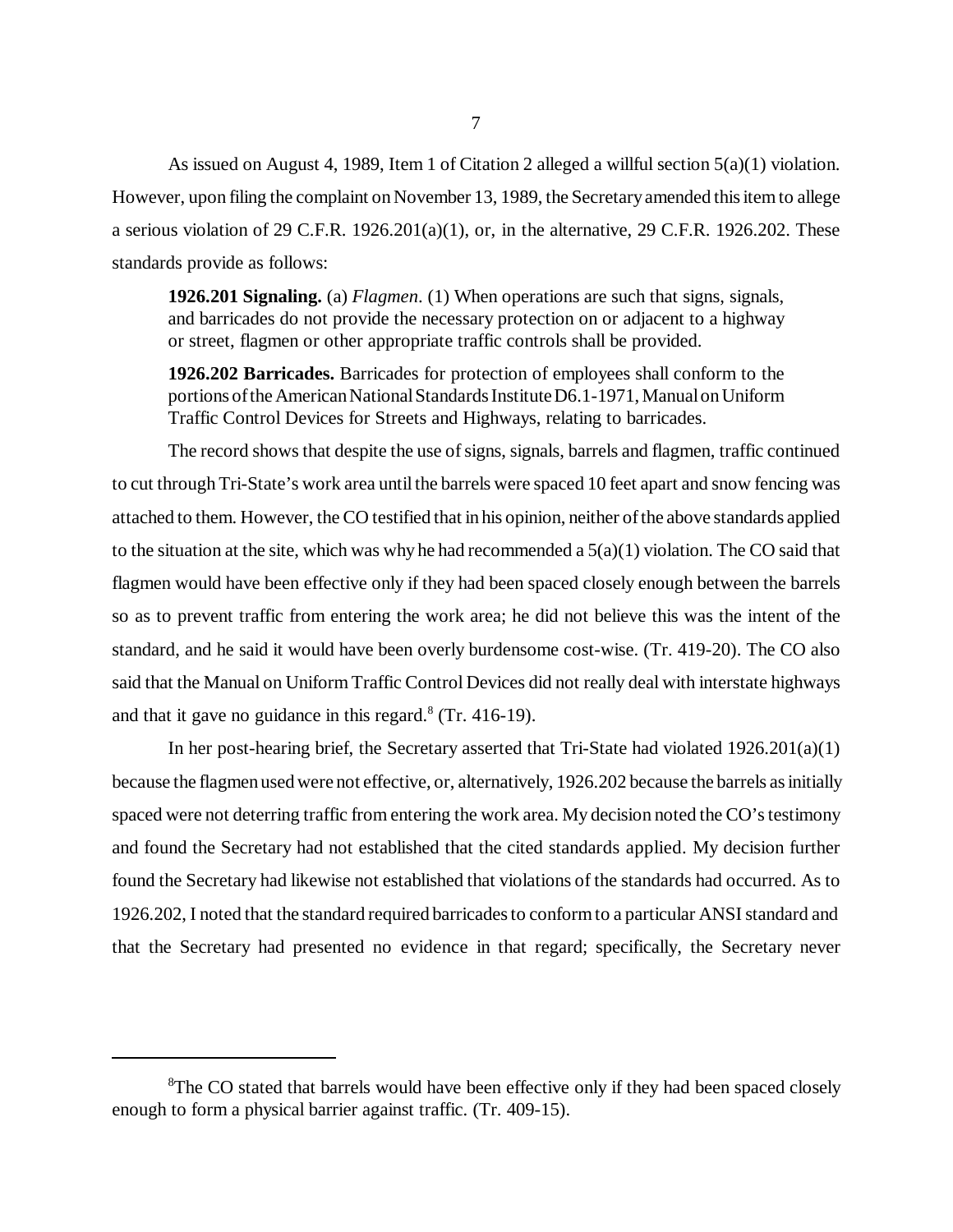introduced the ANSI standard into the record.<sup>9</sup> As to  $1926.201(a)(1)$ , the Secretary contended that since the flagmen used at the site were not effective, the standard required other appropriate traffic controls, *i.e.*, spacing the barrels 10 feet apart and attaching fencing to them. However, the standard provides for flagmen or other appropriate traffic controls, and because the Secretary herself conceded in her brief that flagmen were used, I concluded there was no violation of the standard.

In her responses to the EAJA application, the Secretary contends my decision was in error. The Secretary asserts that despite her own admission that flagmen were used, I should deny the EAJA application due to evidence that there were no flagmen at the site on May 4, 1989. The CO's testimony does, in fact, indicate that he observed no flagmen during his time at the site from about 1:30 to 3:30 p.m. on May 4, 1989. (Tr. 202-03; 379-80; 389). However, the Secretary's post-hearing brief made no mention of this evidence, and the Secretary failed to petition for review of my decision on this item. Moreover, on page 21 of her answer to the EAJA application, the Secretary notes that the CO's video of the site on May 4 shows sign paddles on barrels on both sides of the highway, which indicates that the sign paddles were in use. Finally, Tri-State's witnesses, which included a nonmanagement employee, all testified that flaggers with sign paddles were utilized at the site. (Tr. 125- 26; 133; 153-54; 160-62; 166-67; 681-82; 705-06; 715-17; 730). In any case, for the reasons that follow, I conclude the Secretary was not substantially justified in issuing this item.

In defense of this item, Tri-State asserted the multi-employer work site defense.<sup>10</sup> To meet this affirmative defense, an employer has the burden of establishing that it did not create or control the violative condition and that it either (1) took alternative measures to protect its employees or (2) did not know and could not reasonably have known that the violative condition was hazardous. *Anning-Johnson Co.*, 4 BNA OSHC 1193, 1198-99 (Nos. 3694 & 4409, 1976), and *Grossman Steel & Aluminum Corp.*, 4 BNA OSHC 1185, 1188-89 (No. 12775, 1976).

In view of the record, Tri-State did not create or control the violative condition. In addition, I conclude that Tri-State took alternative measures to protect employees, even though those measures

<sup>&</sup>lt;sup>9</sup>The Secretary's assertions in her brief and other submissions as to what the ANSI standard requires are legal arguments, not evidence; further, the Secretary's submitting a copy of the ANSI standard as an appendix to her brief is not the equivalent of offering the document into evidence.

 $10$ This defense was not addressed in my decision, as this item was vacated on other grounds.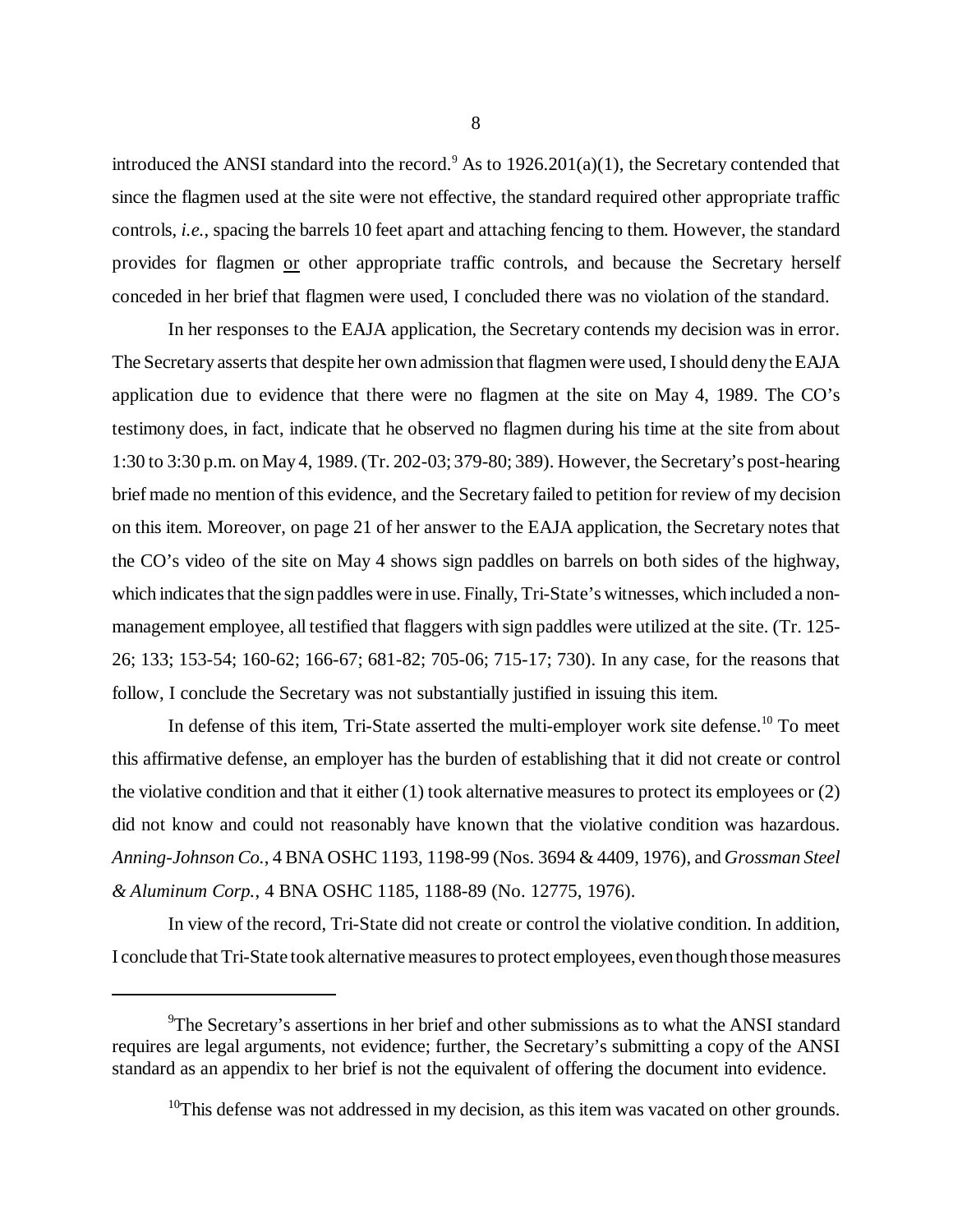were not entirely effective. The record establishes that on April 28, after the traffic problems began, Tri-State's general foreman had employees act as flaggers and place vehicles, equipment, and guardrails and other debris in an effort to deter traffic from cutting through the work area and to provide protection for the welders. The superintendent for NEC and Tri-State became aware of the situation, and he asked ODOT to provide two police cruisers. ODOT advised the superintendent to pull Tri-State off the job and to remove the guardrails and other debris because it was creating a traffic hazard. At the 10:00 a.m. meeting that day, the superintendent brought up the traffic issue, and an ODOT official said that Tri-State could go back to work and that it was not ODOT's responsibility to furnish police protection at the site. However, another ODOT official said that a decision had been made to place more barrels and that a field check would be made to determine what other measures could be taken, and he instructed a Jurgensen official to double-space the barrels. This did not resolve the problem, and Tri-State continued to use flaggers, vehicles and equipment to protect employees pending ODOT's further action; after the CO's arrival, and pursuant to a telephone conference among the CO, his area office director and a Jurgensen official, ODOT approved the proposed abatement measure of spacing the barrels 10 feet apart and attaching mesh snow fencing to them. (Tr. 12-16; 29-33; 48-51; 58-68; 84-90; 94; 106-15; 124-28; 132-41; 152-54; 160-68; 210-11; 397-404; 407-08; 414-16; 420-38; 677-85; 705-06; 715-18; 728-32; C-6).

In finding that Tri-State met its burden of proof with respect to the multi-employer work site defense, I am well aware of the evidence showing that welders were exposed to the hazard of traffic cutting through the work area until the barrels were placed 10 feet apart with fencing attached to them; in particular, the record indicates that as many as ten vehicles might have cut through the area during morning rush-hour traffic, while about five cut through when the CO was there May 4 from about 1:30 to 3:30 p.m. (Tr. 189-90; 195-200; 210-11; 397-98; 429-39; 677-85; 705-06; 715-18; 728-31). However, the CO agreed that the traffic going by the area was moving very slowly and that the welders depicted in the May 4 OSHA video were behind parked vehicles and equipment; he also agreed that the union business agent who made the complaint to OSHA had said that Tri-State was doing everything it could about the traffic problem. (Tr. 190-91; 385-86; 427-28; 433-38). Further, the shop steward at the site indicated that the ironworkers, the general foreman and the union representatives were doing the best they could to protect against traffic. (Tr. 710-12; 729-31). Finally,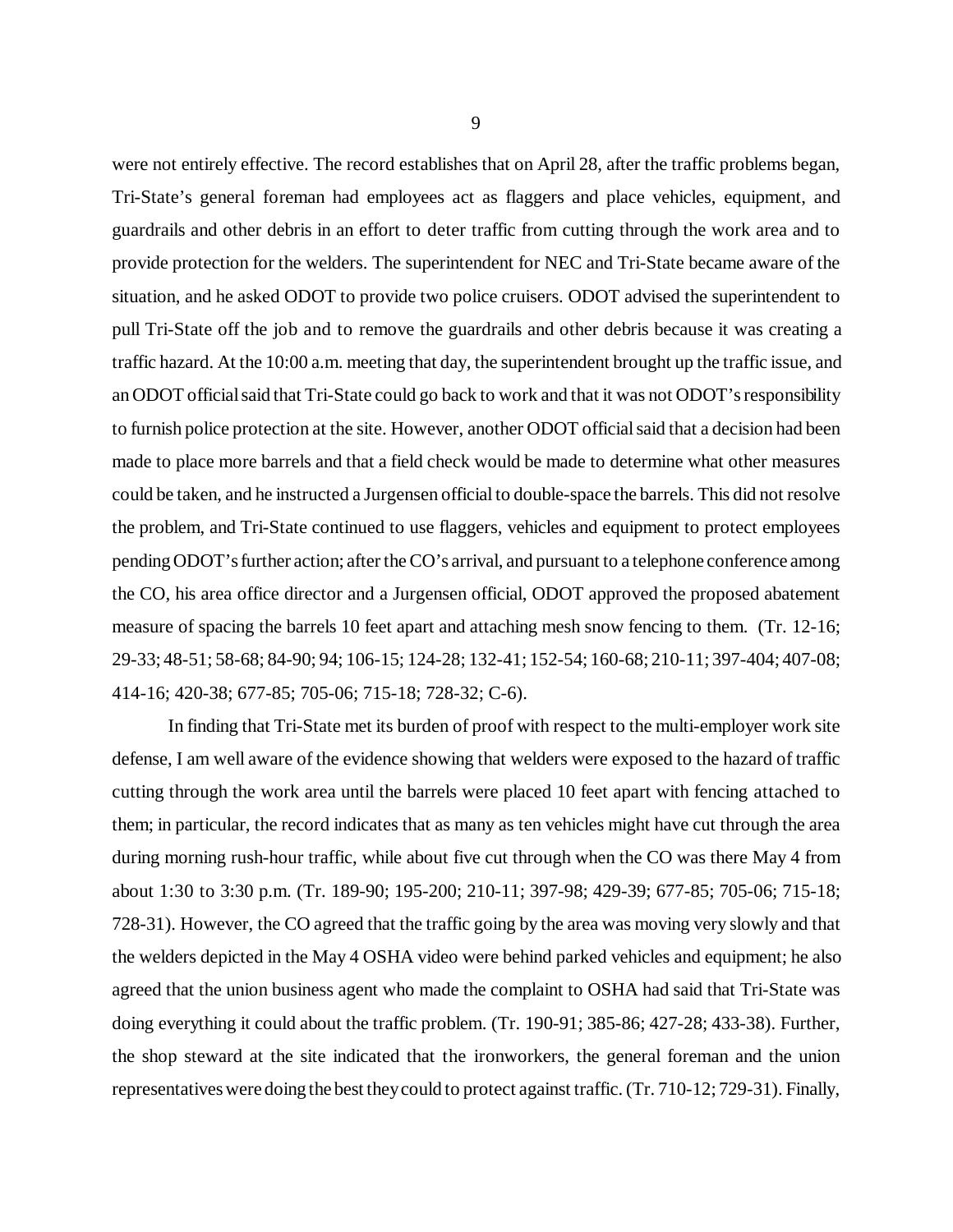the general foreman testified that he "definitely" believed that Tri-State's efforts had helped to keep the traffic as far away from the welders as possible, even though it had been closer at times than he would have liked. (Tr. 160-63). Based on the record, and due to the CO's knowledge of the circumstances at the site, I find that the Secretary was not substantially justified in issuing the traffic control citation and that Tri-State is entitled to recover its legal fees relating to this item.

#### *Whether an Award Would be Unjust under the Circumstances*

As noted *supra*, a party that is eligible for an EAJA award and that has prevailed in a discrete portion of an adversary adjudication may recover its legal fees and expenses unless the Secretary shows that her position was substantially justified or that an award would be unjust under the circumstances. *William B. Hopke Co.*, 12 BNA OSHC 2158, 2159 (No. 81-206, 1986). Having addressed the substantial justification issue, I turn now to the Secretary's contention that an award in this case would be unjust. The Secretary claims that Tri-State's attorney committed a "fraud" on this court in asserting there was no evidence that flagmen were not used at the site, because he was present when the CO was there and is even shown in the CO's video. Tri-State moved to strike that part of the answer setting out this claim, the Secretary filed a response, and Tri-State filed a reply to the Secretary's response. After consideration of the parties' submissions, I conclude that an EAJA award would not be unjust in this case. The Secretary's contention is accordingly rejected.

# *The Award to which Tri-State is Entitled*

As found above, Tri-State may recover its legal fees pertaining to its defense of Item 1(a) of Citation 1 and Item 1 of Citation 2, as well as its fees for the 22 hours spent on Items 2-4 of Citation 1 following the Commission's direction for review on June 3, 1991. Tri-State may also recover its legal fees relating to preparing its EAJA application and responding to the Secretary's submissions. *See, e.g., Central Brass Mfg. Co.*, 14 BNA OSHC 1904, 1910 (Nos. 87-978 & 86-1610, 1990), and cases cited therein. According to its submissions, Tri-State seeks reimbursement for 308.55 attorney hours.<sup>11</sup> For the reasons that follow, 290 attorney hours are compensable.

<sup>&</sup>lt;sup>11</sup>The submissions setting out the fees requested are Tri-State's July 1, 1991 petition and first itemized statement, its March 8, 1993 amended petition and second itemized statement, its June 21, 1999 motion and third itemized statement, and its July 27, 1999 final reply to the Secretary's answer.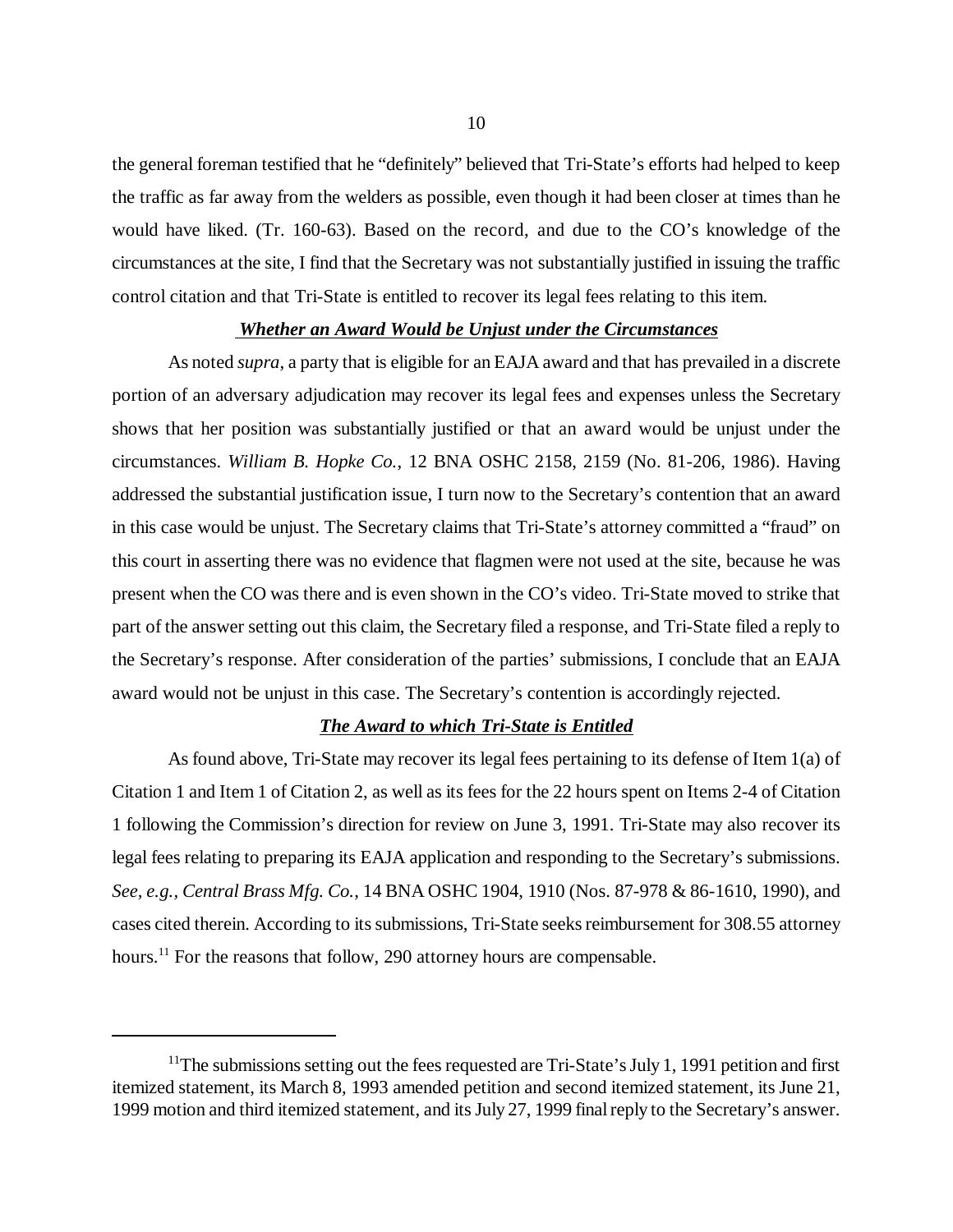The 308.55 attorney hours set out in the EAJA application include 18.75 hours for precitation matters, such as the attorney going to the site after the CO's arrival and conferring with his client about the inspection. Tri-State urges that it is entitled to an award for these hours because they relate primarily to its defense of the traffic control citations. However, a review of Tri-State's first itemized statement shows that although the 18.75 hours involved the traffic control issue in part, a significant portion of this time involved the Fourth Amendment issue, for example, researching and preparing the motion to stay the inspection. The Commission has held that while an employer may recover its pre-citation legal fees and expenses in some situations, *i.e.*, where the employer has successfully challenged the OSHA inspection, the adversary adjudication for EAJA purposes normally begins with the issuance of the citation. *Central Brass Mfg. Co.*, 14 BNA OSHC 1904, 1906 (Nos. 87-978 & 86-1610, 1990). Tri-State was not successful in challenging the OSHA inspection, and, accordingly, it may not recover its fees for the 18.75 pre-citation attorney hours in its application. Regardless, Tri-State is entitled to reimbursement for a total of 290 attorney hours, which are the hours claimed dating after August 4, 1989, the date the citations were issued.<sup>12</sup>

In making the above determination, I have noted the Secretary's contention that Tri-State has not properly itemized its legal fees. For example, the Secretary asserts that Tri-State is claiming too many hours for the items on which it prevailed and that it is attempting to recover its fees for issues it lost, such as the warrant issue. The Secretary also asserts that Tri-State is seeking excessive reimbursement here for the cost of the appeal in the Sixth Circuit, which involved this case and another Tri-State matter, and that it also seeks to recover its fees for the Rule 11 issue on which it did not prevail. However, I have carefully reviewed Tri-State's submissions, and, except for the 18.75 hours discussed *supra*, I conclude Tri-State has properly itemized its fees and that it is neither claiming too many hours nor seeking recovery for issues unrelated to this case or on which it did not prevail. In my opinion, the number of hours for which Tri-State seeks reimbursement is reasonable, and the application and itemized statements are sufficiently detailed to award the hours claimed.

The final issue to resolve is the amount of Tri-State's EAJA award. The statutory maximum under the Commission's EAJA rules was \$75.00 per attorney or agent hour at the time the adversary

 $12308.55$  hours less 18.75 hours equal 289.80 hours, which, rounded off, equal 290 hours.